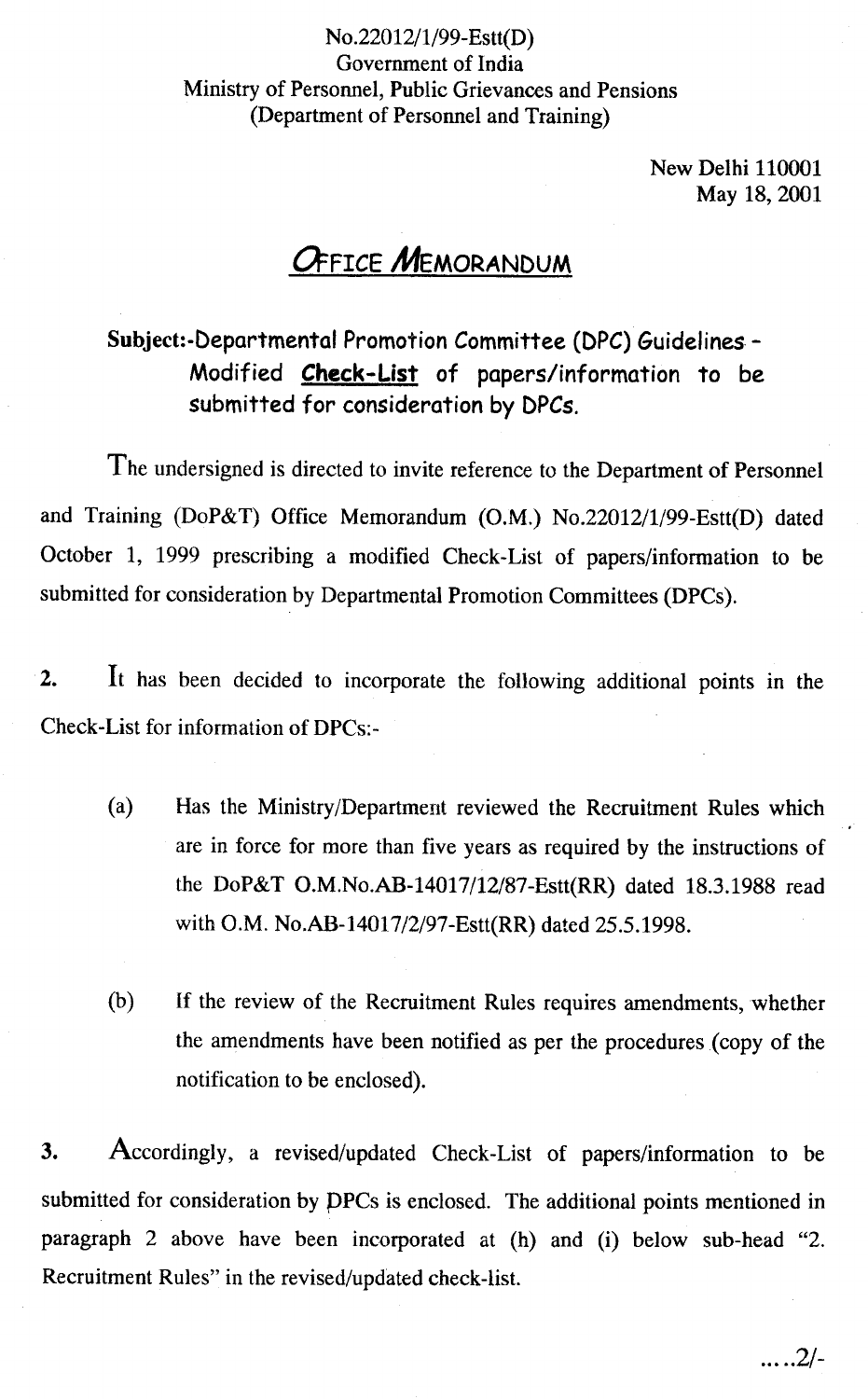4. Ministries/Departments are requested to adopt the revised/updated Check-List and also give it wide circulation so as to bring this to the notice of all concerned. They are also requested to ensure strict adherence to the time-schedule prescribed by the **Model Calendar for DPCs** circulated vide DoP&T O.M.No.22011/9/98-Estt(D) dated 8.9.1998.

Hindi version will follow.  $5.$ 

*l~·*

 $(K.K. JHA)$ DIRECTOR(ESTABLISHMENT)

To

### All Ministries/Departments of the Government of India

Copy to:-

- 1. The President's Secretariat, New Delhi.
- 2. The Prime Minister's Office, New Delhi.
- 3. Rajya Sabha Secretariat, New Delhi.
- 4. The Lok Sabha Secretariat, New Delhi
- 5. The Registrar General, The Supreme Court of India.
- 6. The Registrar, Central Administrative Tribunal, Principal Bench, New Delhi.
- 7. The Comptroller and Audit General of India, New Delhi.
- 8. The Union Public Service Commission, with reference to their letter No. F.2/9/99-RR dated 10.11.2000.
- 9. The Staff Selection Commission, New Delhi.
- 10. All attached offices under the Ministry of Personnel, Public Grievances and Pensions.
- 11. National Commission for SCs/STs, New Delhi.
- 12. National Commission for OBCs, New Delhi.
- 13. All Officers and Sections in the Department of Personnel and Training.
- 14. Facilitation Center, DoP&T(20 copies).
- 15. NIC (DoP&T) for placing this Office Memorandum on the *Website* of DoP&T.
- 16. Establishment (D) Section (200 copies).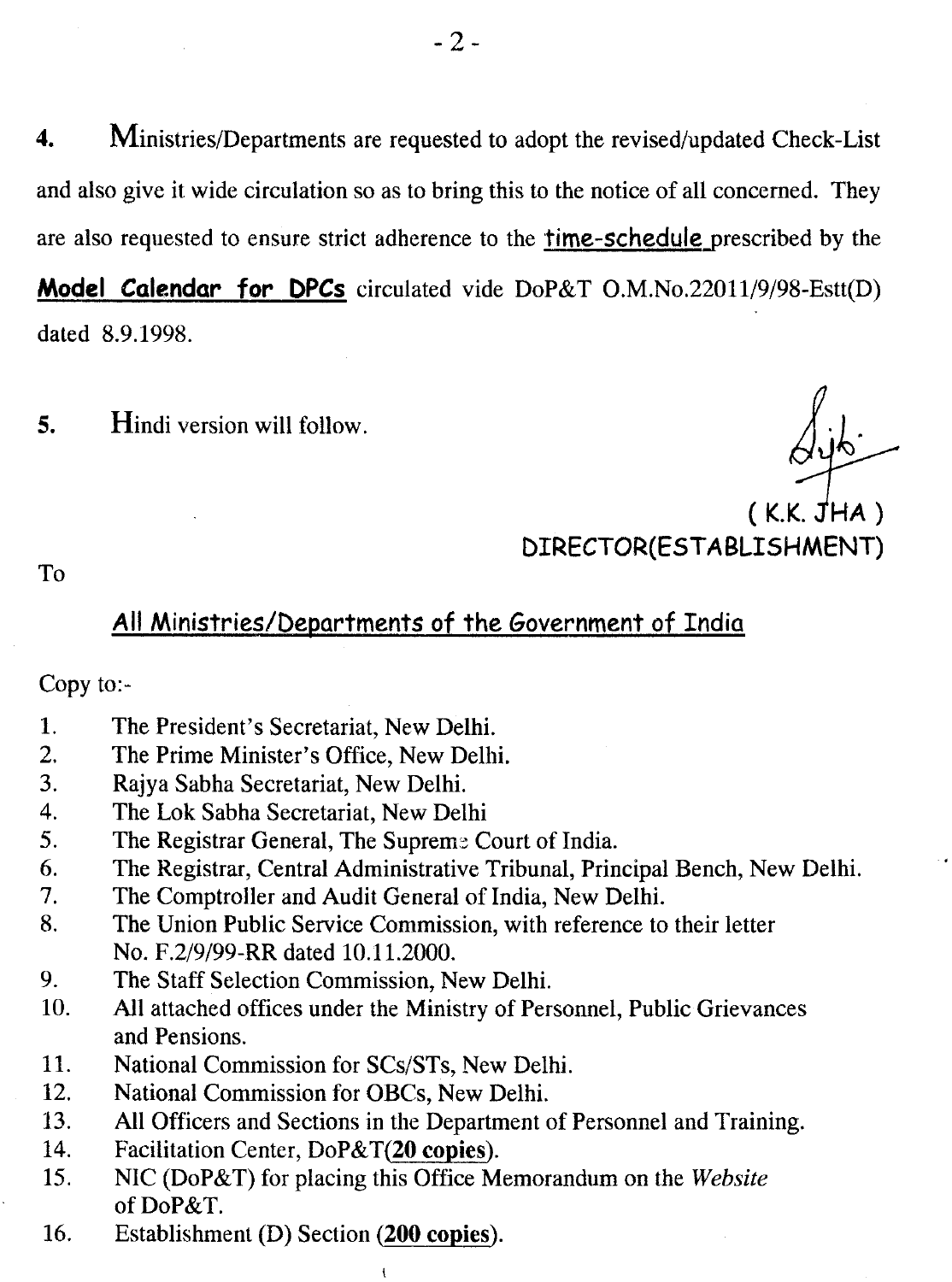### **ANNEXURE TO THE OFfICE MEMORANDUM No. 22012/1/99- Estt(D) dated May 18. 2001**

## **CHECK-LIST FOR PROMOTION CASES**

### [Reference:Annexure-III to DoP&T Office Memorandum No.22011/5/86-Estt(D) dated 10.4.1989]

#### $\mathbf{1}$ . COMPLETION CERTIFICATE

Whether certificate from the designated officer (Joint Secretary/ Additional Secretary or equivalent) that the proposal is complete as per DoP&T Check-List has been enclosed.

#### $\overline{2}$ . RECRUITMENT RULES

- (a) Whether already notified.
- (b) Whether up-to-date, complete and legible copy enclosed.
- (c) Whether rules are applicable on the date of occurrence of vacancy.
- (d) Does it provide for promotion on selection basis.
- (e) Whether promotion is from Group ' $B'$  to Group ' $A'$ .
- (f) Whether promotion within Group  $A$ <sup>'</sup>.
- (g) Whether RRs provide association of UPSC with DPC.
- (h) Has the Ministry/Department reviewed the Recruitment Rules which are in force for more than five years as required by the instructions of the DoP&T O.M.No.AB-14017/12/87-Estt(RR) dated 18.3.1988 read with O.M.No.AB-14017/2/97-Estt(RR) dated 25.5.98.
- (i) If the review of the Recruitment Rules requires amendments, whether the amendments have been notified as per the procedures (copy of the notification to be enclosed).

#### 3. **RELAXATION**

- (a) Whether any relaxation involved.
- (b) If so, whether DoP&T consulted and a copy of notes/ correspondence exchanged with DoP&T enclosed.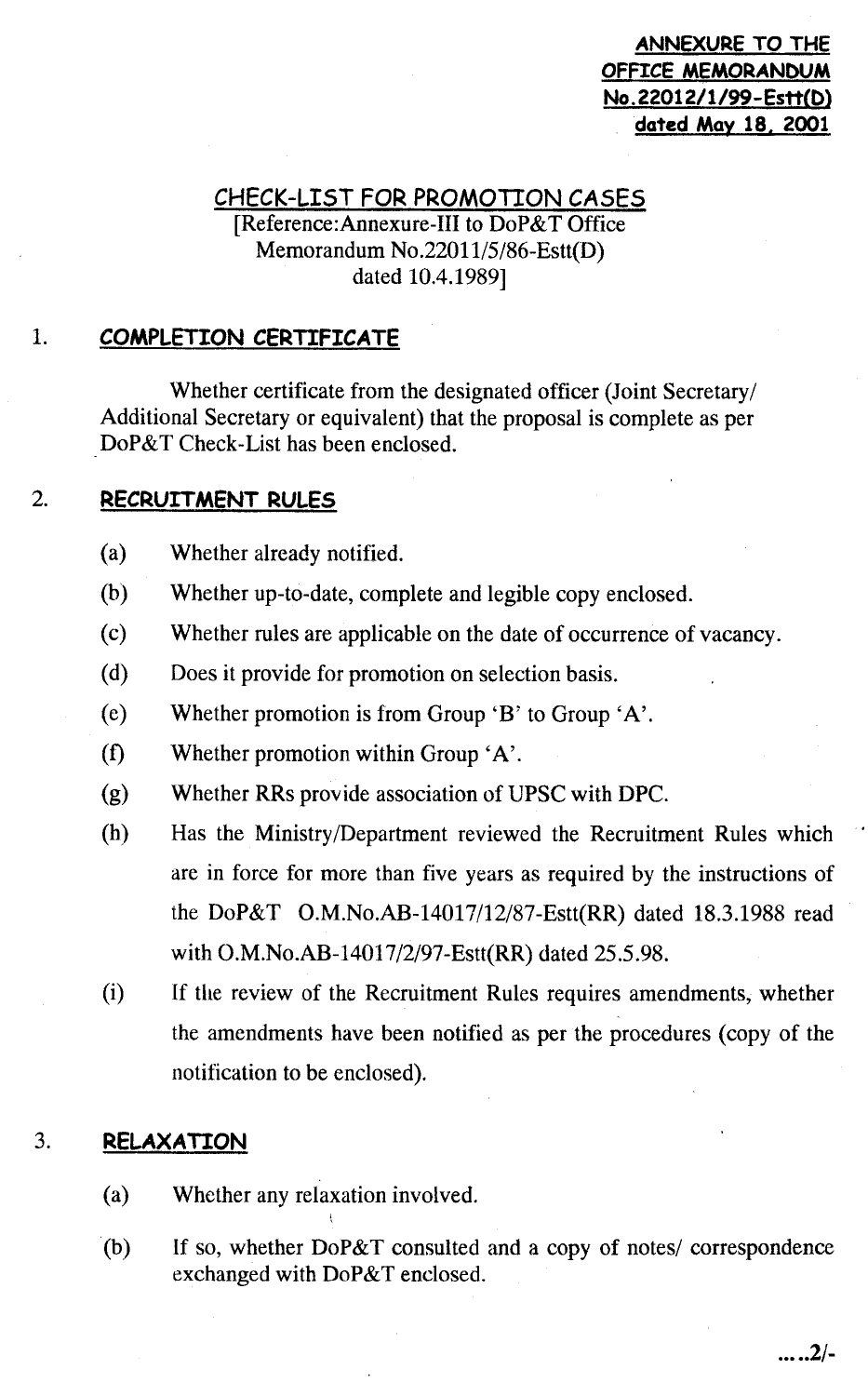#### $\overline{4}$ . DPC PROFORMA

- (a) Whether proforma for referring DPC proposals to the UPSC as annexed to the DoP&T Office Memorandum No.22011/5/86-Estt(D) dated 10.4.1989 enclosed.
- (b) Whether signed by competent officer.
- (c) Whether all columns filled properly.
- (d) Whether composition of DPC indicated in proforma is as prescribed in the RRs/administrative orders issued by the Department (copy of order, if applicable, to be enclosed).

#### 5. SENIORITY LIST

- (a) Whether complete and up-to-date seniority list of officers in the feeder grade furnished in the proforma as prescribed by the DoP&T Office Memorandum No.2201115/86-Estt(D) dated 10.4.1989.
- (b) Whether separate seniority lists/combined seniority list of all feeder grades furnished (in case more than one feeder grades exist).
- (c) Whether all the officers who were in position as on the crucial date (including those who have since retired/expired) have been included in the Seniority List.
- (d) Whether the seniority list is certified to have been circulated to all concerned before finalisation.
- (e) Whether duly authenticated by an officer not below Under Secretary rank.
- $\left( f\right)$ Whether there is any discrepancy.

 $\mathbf{i}$ 

- (g) Whether UPSC reference number given under which officers appointed/recommended.
- (h) Whether changes in seniority list since the hist DPC have been indicated.

#### **ELIGIBILITY LIST** 6.

- (a) Whether educational qualifications prescribed for direct recruitment applicable to promotees or otherwise specifically prescribed.
- $(b)$ If so, whether details of educational qualifications of officers given.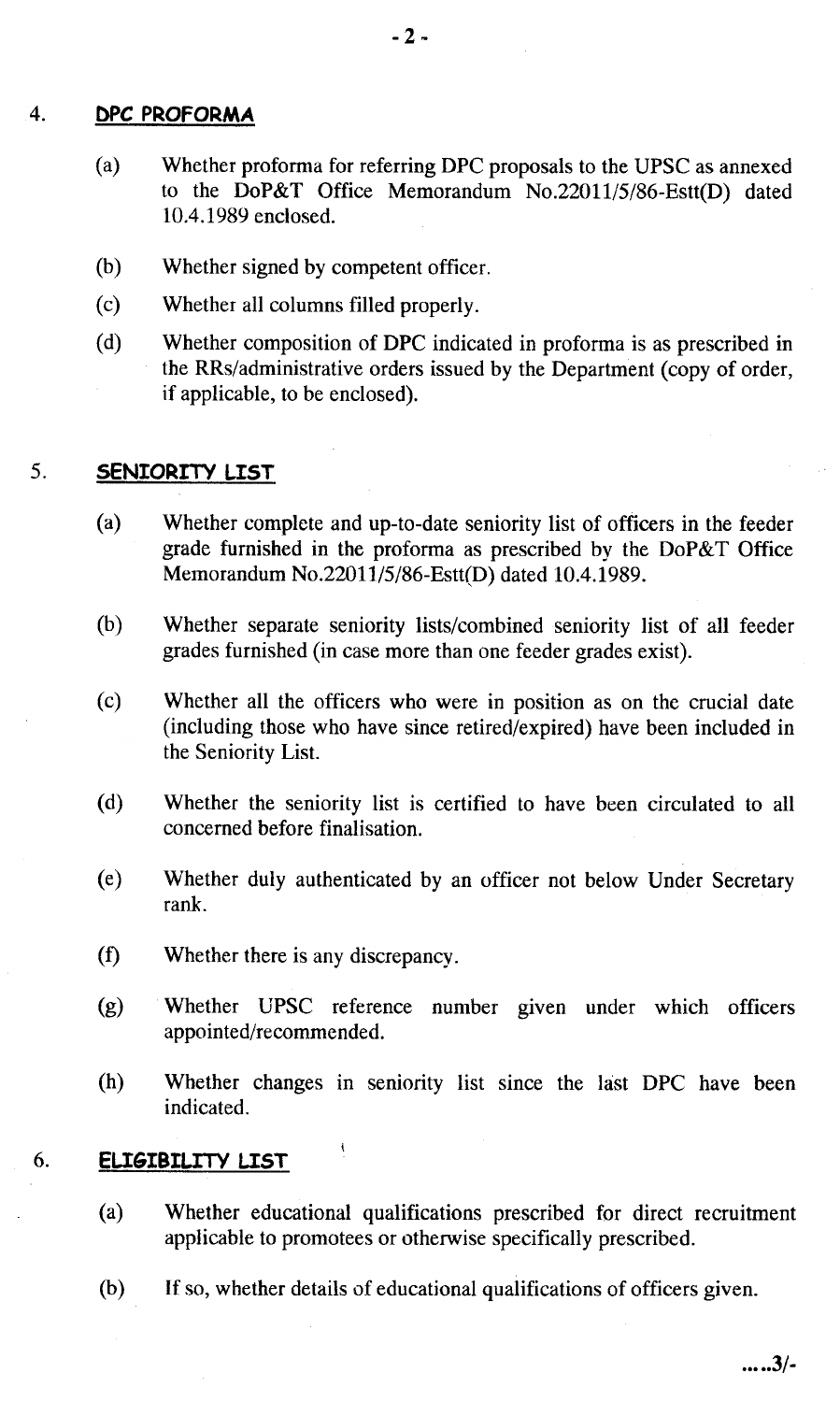- (c) Whether educational qualifications possessed by the officers in the zone of consideration match with those prescribed in RRs.
- (d) Whether separate year-wise eligibility list for preparation of year-wise panels given, wherever applicable.
- (e) Whether all the officers who were in position as on the crucial date (including those who have since retired/expired) have been included in the Seniority List.
- (1) Whether the date of regular appointment to the feeder grade is shown in eligibility list in case eligibility criteria for promotion inter-alia contemplates counting of such service in next below grade.
- (g) Whether the required number of officers in consideration zone (including SC/ST in the extended zone) available.

#### OCCURRENCE OF VACANCIES  $7<sub>1</sub>$

- $(a)$ Whether date and manner of occurrence of vacancies given.
- Whether details of anticipated vacancies, if any, given.  $(b)$
- (c) Whether copy of order furnished in case of new creation of posts/ proceeding of the incumbent on deputation for more than one year.
- (d) Whether copy of order furnished in case of change of designation, if any, from that given in RRs.
- (e) Whether reservation position as per DoP&T Office Memorandum No.36012/2/96-Estt(Res) dated 2.7.1997 given (for Group 'B' to 'A').

#### 8. SELF CONTAINED NOTE FOR DPC

Whether a self-contained Note for DPC duly signed by an officer not below the rank of Under Secretary furnished.

#### 9. ANNUAL CONFIDENTIAL REPORTS

- (a) Whether ACRs of officers are written calendar year-wise or financial year·-wise.
- (b) Whether ACRs furnished for all eligible officers along with a detailed statement (as per Annexure IV of DoP&T Office Memorandum No.22011/5/86-Estt(D) dated 10.4.1989) in respect of each officer showing year-wise availability of ACRs.

 $... 0.4/7$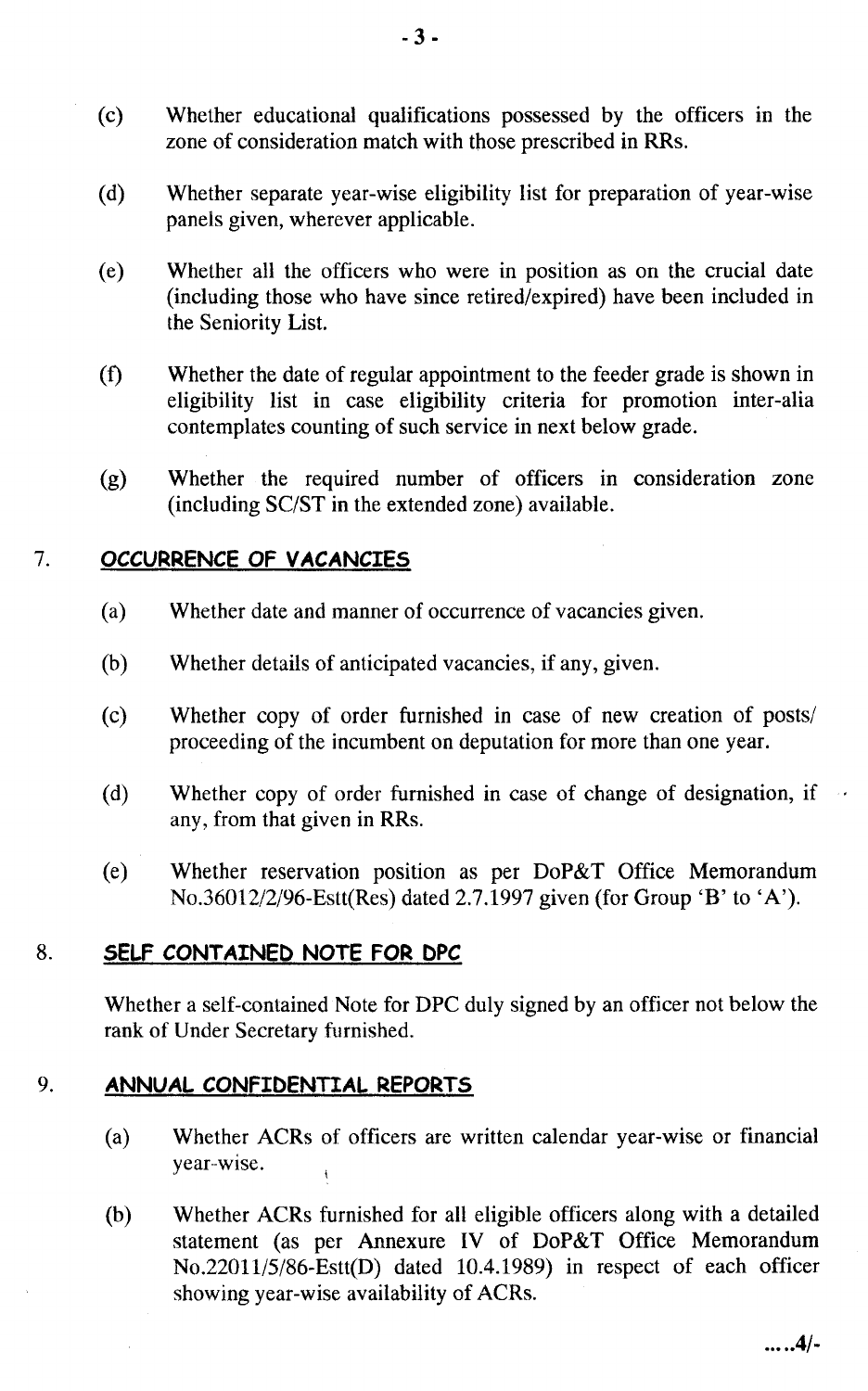- (c) Whether ACRs are up-to-date with reference to year of panel as prescribed vide DoP&T Office Memorandum No.22011/9198-Estt(D) dated 8.9.1998 (Model Calendar for DPCs).
- (d) Any incomplete ACRs? Position to be indicated on a separate sheet with reasons for missing/incomplete ACRs.
- (e) Is there any ACR which has not been reviewed/accepted by the Reviewing Officer/Accepting Officer? If so, whether details of such ACRs and reasons for non-review etc have been given.

#### $10<sub>1</sub>$ INTEGRITY CERTIFICATE

- (a) Whether Integrity Certificate in prescribed form (as per format provided in paragraph 4.2.5 of the DoP&T Office Memorandum No.22011/5/86-Estt(D) dated 10.4.1989) given in respect of the eligible officers.
- $(b)$ Whether recorded by an officer of Deputy Secretary rank.
- Whether recorded for all eligible officers, specific by name.  $(c)$
- (d) Whether a formal certificate given in respect of officers, if any, whose integrity certificate is withheld.

#### VIGILANCE CLEARANCE 11.

- (a) Whether Vigilance Clearance in respect of eligible officers given specifically (as required vide DoP&T Office Memorandum No.22011/4/91-Estt(A) dated 14.9.1992).
- Whether names of officers, if any, not clear from vigilance angle given.  $(b)$
- (c) Whether charge-sheet served/prosecution sanction issued on all the officers not clear from vigilance angle.

#### 12. PENALITIES

Whether a statement showing major/minor penalties if any imposed upon the eligible officers during last ten year has been enclosed.

#### 13. PREVIOUS DPC

Has UPSC reference number, if any, for previous DPC, given.  $(a)$ 

 $\mathfrak{t}$